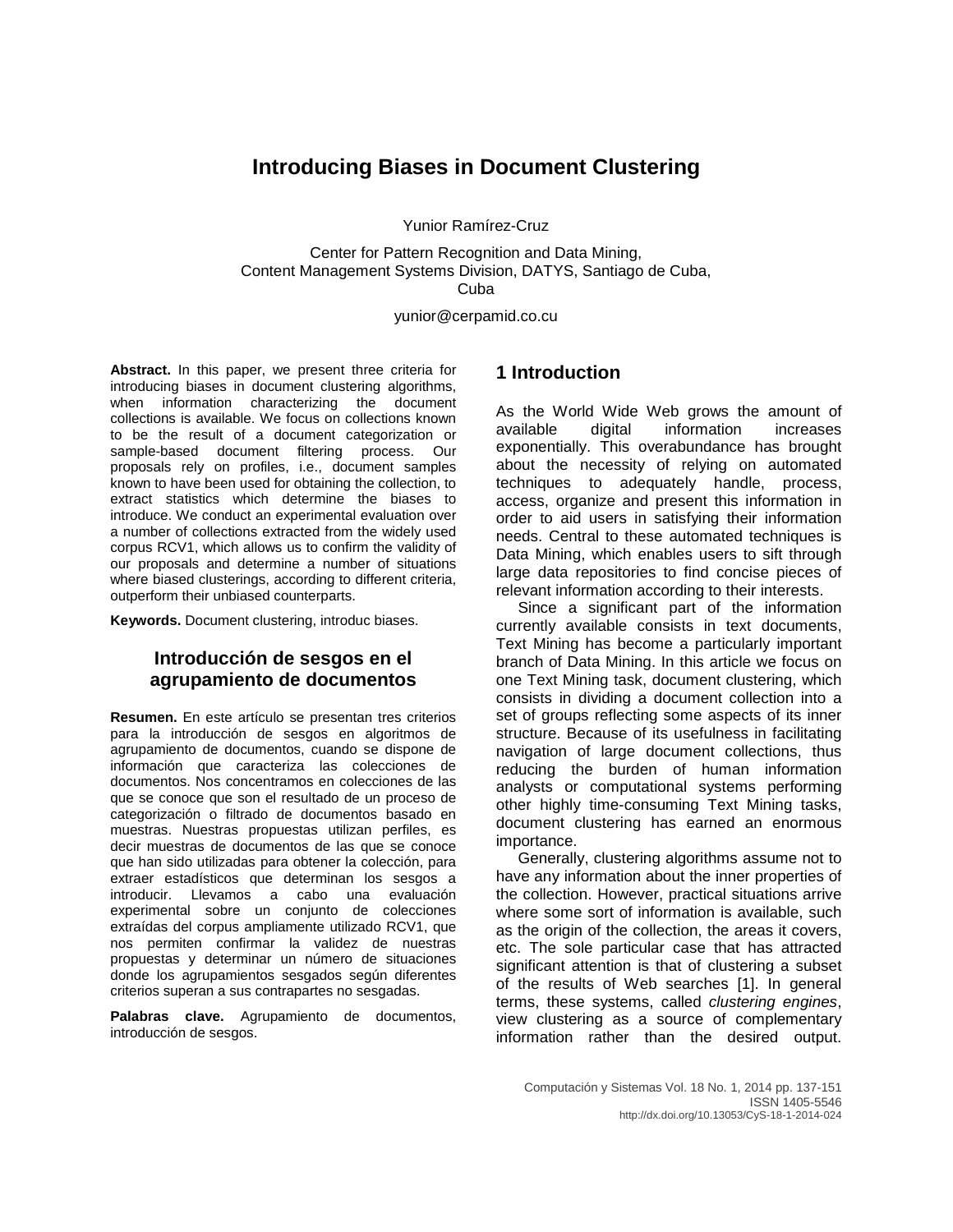Clustering engines cluster the results of querybased Web searches as a by-product of a process aimed to generate short, meaningful, readable labels which serve as potential query reformulations. Being the generation of these labels the main purpose, special algorithms have been developed which usually treat final clusters simply as the sets of documents containing these phrases, presented as the potential results of the new reformulated query.

In this paper, we focus on a different particular case: clustering documents known to belong to a certain category as the result of a document categorization and/or sample-based document filtering process. There exist an important number of real life cases where this situation arises, especially in large scale document classification or filtering systems, where some supervised classification algorithm is used for filtering relevant documents or choosing documents covering a number of topics or belonging to specific classes.

Since information streams become increasingly larger, the number of documents delivered by the classifier, while being a very small percentage of the general stream, may still contain tens or hundreds of thousands of documents, which are not directly easy to process by human analysts, thus calling for the need to apply supplementary text mining techniques, for instance, applying clustering to structure and organize the filtered documents. In general, clustering algorithms make no assumptions regarding the document collection, thus treating unfiltered highly heterogeneous collections in the<br>same manner as considerably more same manner as considerably homogeneous collections like those that have been determined to belong to a class by a classifier.

Here, we explore several ways in which the information that should have been initially used to build the classifiers may be additionally used to bias the results of clustering algorithms when applied on the results of the classification process and assess the extent to which these biases allow the clustering algorithms to better structure focused, topic-centered collections, uncover previously implicit information, etc. In this paper, we build on preliminary results reported in [2], and present an extended analysis by conducting new

Computación y Sistemas Vol. 18 No. 1, 2014 pp. 137-151 ISSN 1405-5546 http://dx.doi.org/10.13053/CyS-18-1-2014-024

experiments that highlight a number of important facts regarding the behavior of our proposals, especially those concerning their potential usevalue.

The ideas discussed in this work cover one of the ways in which document clustering and document categorization may interact. Several authors have addressed some other forms of interaction. For example, Kyriakopoulou and Kalamboukis [3] use clustering as a preprocessing step for categorization, thus applying the classifiers to sets of documents (clusters) rather than to individual documents. Kalton *et al*. [4] address the relation between clustering and classification by generalizing the philosophy of the *k*-means algorithm [5] into a framework where clustering is treated as a process of iteratively optimizing a supervised classifier.

We do not attempt to integrate clustering and categorization algorithms into a single set of techniques, so the kind of interrelation between document clustering and categorization addressed in this paper should not be confused with these approaches. Our focus is on profiting from the fact that some set of common subjects are very likely to be treated in the collections to be clustered (which is in turn due to the fact that the collections are known to be the result of a categorization process) to obtain biased clustering which somehow take this commonalities into account. Finally, we should note that, despite the coincidentally common use of the term *biased*, there is no relation between our work and clustering algorithms referred to as *density*-*biased* [6], which are algorithms that, at some point, randomly draw a sample from the dataset using density-biased sampling.

The remainder of the paper is structured as follows. In Section 2, we describe the biasing criteria that we introduce, along with an intuitive argumentation of the sort of new information they are expected to uncover. In Section 3, we describe a series of experiments conducted to assess the effect of these biases on the outputs of several clustering algorithms. Finally, we present our conclusions and discuss attractive directions for future work.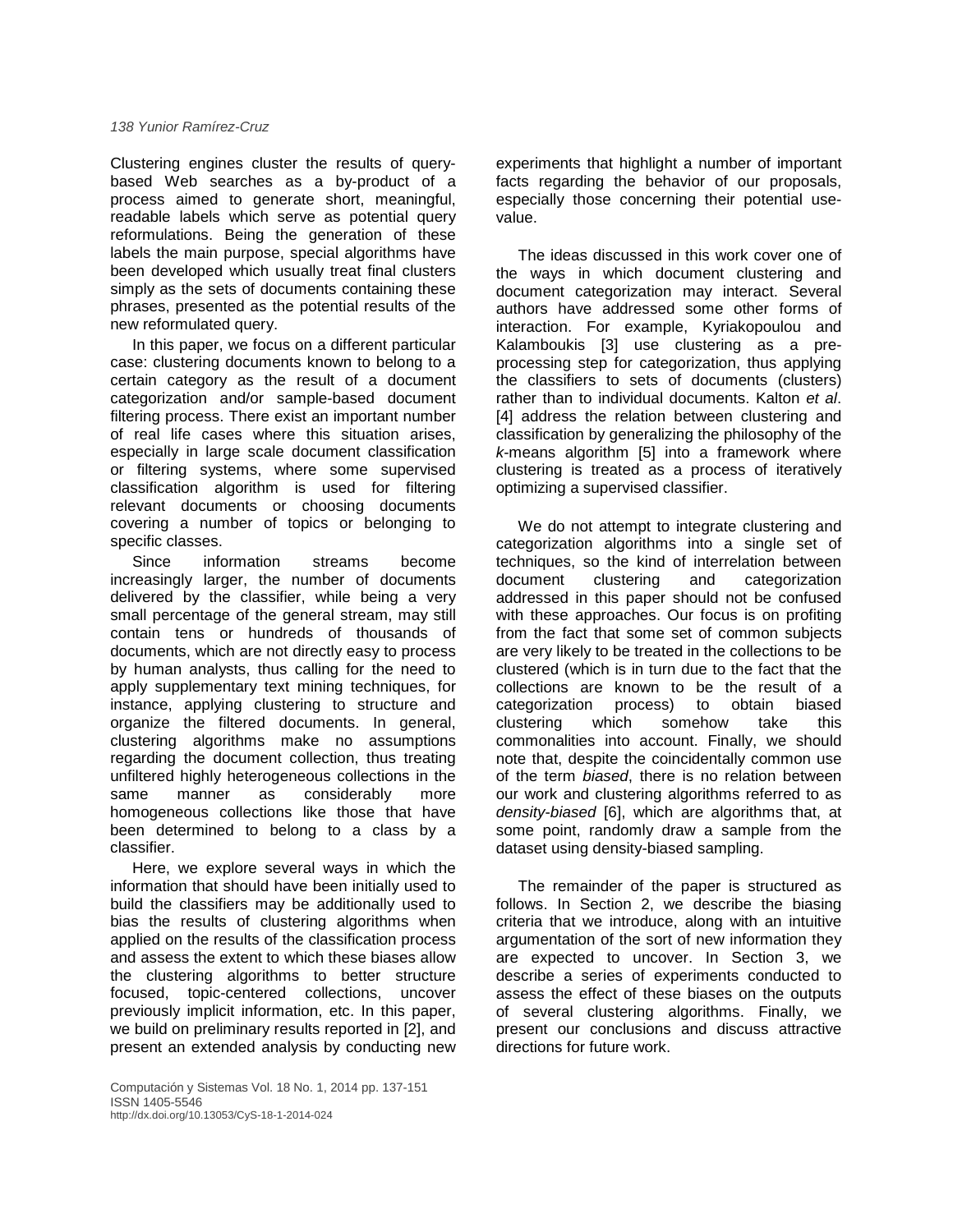## **2 Biasing Criteria**

The fact that the documents belonging to a collection are the result of a categorization or sample-based filtering process strongly implies that these documents must have satisfied certain criteria that led one or several classifiers to put them together. Moreover, the fact that one or several supervised classifiers have been trained in order to perform this task implies that a training set was used, which in a number of cases may be available.

Here, we work on the premise that such a set of documents, different from those in the collection obtained as the result of classification, is available, and that information from these documents may be effectively used to introduce biases in clustering the documents in the collection. We will refer to this set of documents as the *profile*.

In what follows, we consider documents to be represented in the vector space model [7]. That is, a document *d* is represented as a vector  $d = (w_1^d, w_2^d, ..., w_N^d)$  where *N* is the number of terms of the vocabulary used in the collection and  $w_i^d$  is the weight assigned to term  $t_i$  in document *d*. Our sole initial assumption regarding the weighting scheme to be used is that the more important, or useful, a term is for adequately describing the documents where it occurs, the higher it must be weighted.

For every collection *C*, we assume the availability of the profile *P*, composed by a set of *K* documents  $p_1$ ,  $p_2$ , ...,  $p_K$ , different from those in the collection.

Biases are introduced following two types of criteria, both built on the idea that most classifiers somehow rely on coinciding terminology between the documents to classify and those in the training set, whether by using similarity or distance functions to directly compare documents or by estimating parameters based on these coincidences.

The first type of bias aims to partially mitigate the effect of class-specific common terms in rendering documents highly similar. We will refer to this as the *marginal information biasing* (*MIB*) criterion. The second type of bias pursues the

opposite effect, that is, terms found to be more descriptive of the underlying common information are allowed to exert a greater influence in the results of clustering by contributing more to similarity measures. We consider two variants for accounting for how descriptive a term may be considered. We will refer to both variants jointly as the *highly descriptive information biasing* (*HDIB*) criteria.

### **2.1 Marginal Information Biasing Criteria**

In a heterogeneous collection, high similarity is a very strong reason for placing two documents in the same cluster. However, collections obtained as the result of categorization or filtering are in principle known to cover some specific subject, thus being less heterogeneous and featuring some degree of background collection-specific similarity. Our first biasing criterion aims to eliminate a part of this background similarity in order to lead clustering algorithms to concentrate in the heterogeneous aspects still present in the collection.

We refer to this criterion as marginal information bias because, by eliminating a part of the contribution of highly descriptive terms, the rest of the terms, i.e., those that would otherwise be considered as marginal, are allowed to play a more influential role in results obtained by clustering algorithms.

Let  $d = (w_1^d, w_2^d, ..., w_N^d)$  be the representation of a document belonging to the collection and let  $r = (w_1^r, w_2^r, \ldots, w_N^r)$  be a vector representing the profile *P*, such that

$$
W_{i}^{r} = \frac{1}{K} \sum_{j=1}^{K} W_{i}^{p_{j}}
$$
 (1)

That is, the representative is the average of all vectors in the profile.

The new, biased representation of *d* will be a vector  $\boldsymbol{d}_b = \left( w_1^{d_b}, w_2^{d_b}, \ldots, w_N^{d_b} \right)$ , where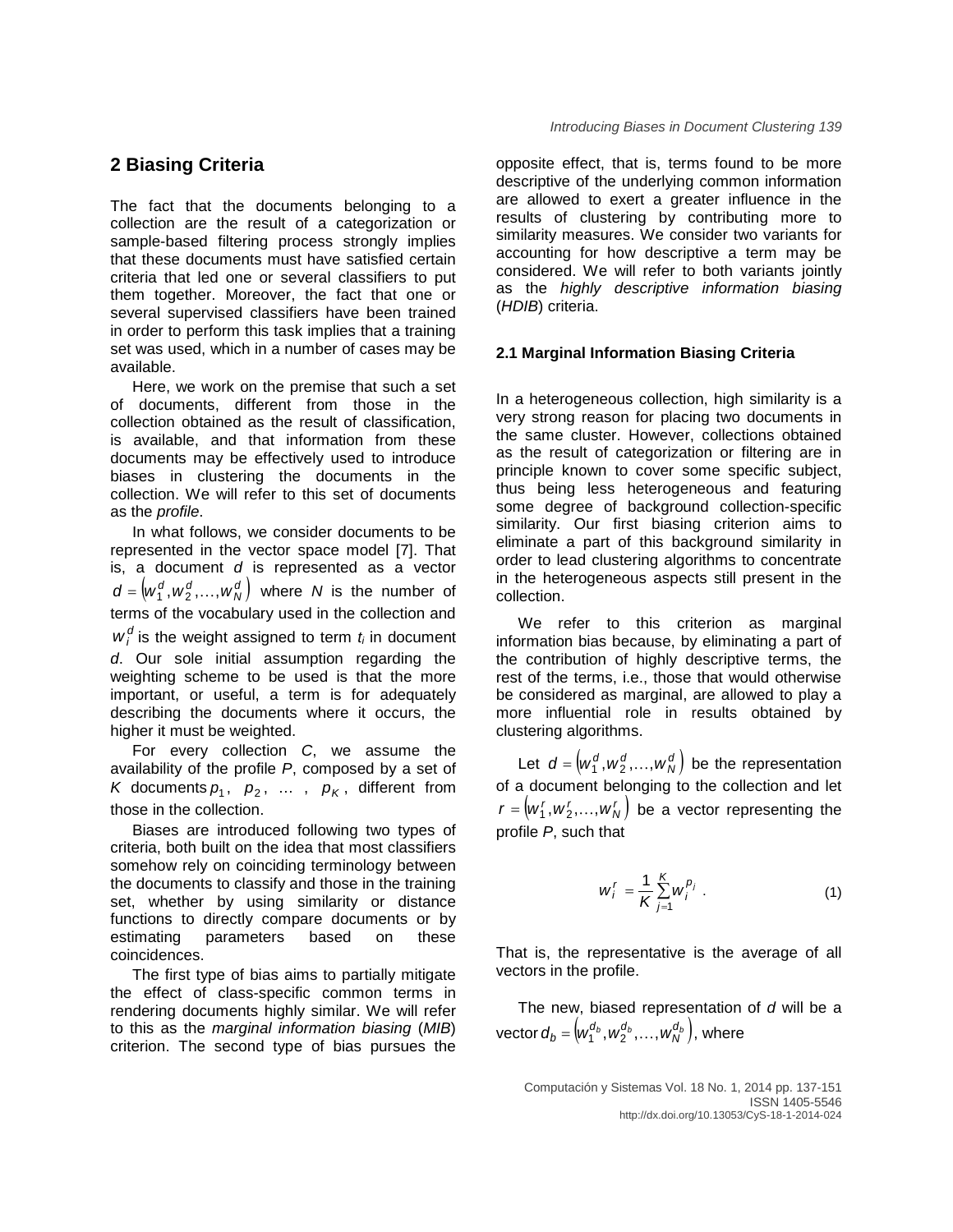$$
w_i^{d_b} = \begin{cases} w_i^d - w_i^r & \text{if } w_i^d > w_i^r \\ 0 & \text{otherwise} \end{cases} . \tag{2}
$$

According to this criterion, the weight of a term in the biased representation is diminished by an amount determined by the average weight of the term in the profile. Thus, the more influential a term may be expected to be in the decision of classifying a document as belonging to the class represented by the profile, the more it is penalized when constructing the biased vector. As a result of this, the influence of such terms in making biased document representations similar is lower, so intuitively we expect their influence in the results of clustering algorithms to be also lower.

### **2.2 Highly Descriptive Information Biasing Criteria**

As we mentioned previously, the purpose of these criteria is to modify the weights of terms in the vectors representing the document in such a way that those terms that best describe the collection, according to information extracted from the profile, are allowed to contribute more to similarity between documents.

In general, both criteria rely on probabilistic statistics often used in language modeling. Let  $d = (w_1^d, w_2^d, ..., w_N^d)$  be the representation of a document belonging to the collection. The new, biased representation will be a vector  $d_b = (w_1^d b_1, w_2^d b_2, ..., w_N^d b_N),$  where the coefficients *bi* introduce term-specific biases.

In the first variant, the bias coefficient is the probability of observing the term  $t_i$  in the profile, calculated by *adding*-*one*-smoothed maximum likelihood [8] as follows:

$$
b_i = \Pr(t_i | P) = \frac{count(t_i, P) + 1}{\sum_{j=1}^{N} count(t_j, P) + N}
$$
(3)

where  $count(t_i | P)$  is the number of occurrences of term *ti* in documents belonging to the profile and *N* is the size of the vocabulary, i.e., the

Computación y Sistemas Vol. 18 No. 1, 2014 pp. 137-151 ISSN 1405-5546 http://dx.doi.org/10.13053/CyS-18-1-2014-024

number of different terms occurring in the language.

We will refer to this variant as the *term probability variant* of the HDIB criterion, *HDIB-Prob* for short.

In document categorization and sample-based filtering tasks, profiles are often likely to be composed by a relatively small number of documents. Because of this, we introduce smoothing to probability calculation so terms not occurring in the profile do not yield zero-valued biased weights. In these cases, the small but non-

zero bias coefficient  $\frac{1}{N}$  will cause these terms to

play a diminished role in rendering documents similar, but will still allow the original unbiased weights to have a contribution to document similarity. Besides, as the biased weight depends on both the bias coefficient and the original unbiased weight, different terms are still allowed to have individual behaviors, which would be lost if a zero-valued bias were applied.

According to this first variant, terms that are not very probable in the profile will have their original weights considerably diminished. It should be noticed that, since probabilities are always in the range (0, 1), all terms will have their weights diminished to some extent according to this criterion. The difference lies in the fact that the diminution applied to high probability terms is considerably smaller.

The second variant of the HDIB criterion aims to favor terms that may be considered distinctive of the profile. We assess the distinctiveness of a term by comparing the probability of observing it in the profile to that of observing it in a model of the general language, that is

$$
b_i = \frac{\Pr(t_i \mid P)}{\Pr(t_i \mid L)}
$$
 (4)

where  $Pr(t_i | P)$  is the probability of observing the term in the profile and  $Pr(t_i | L)$  is the probability of observing the term in the general language. Both probabilities are calculated using *adding*-*one*smoothed maximum likelihood as in Equation 3. In our case, by *general language* we understand a global document collection from where all potential collections and its associated profiles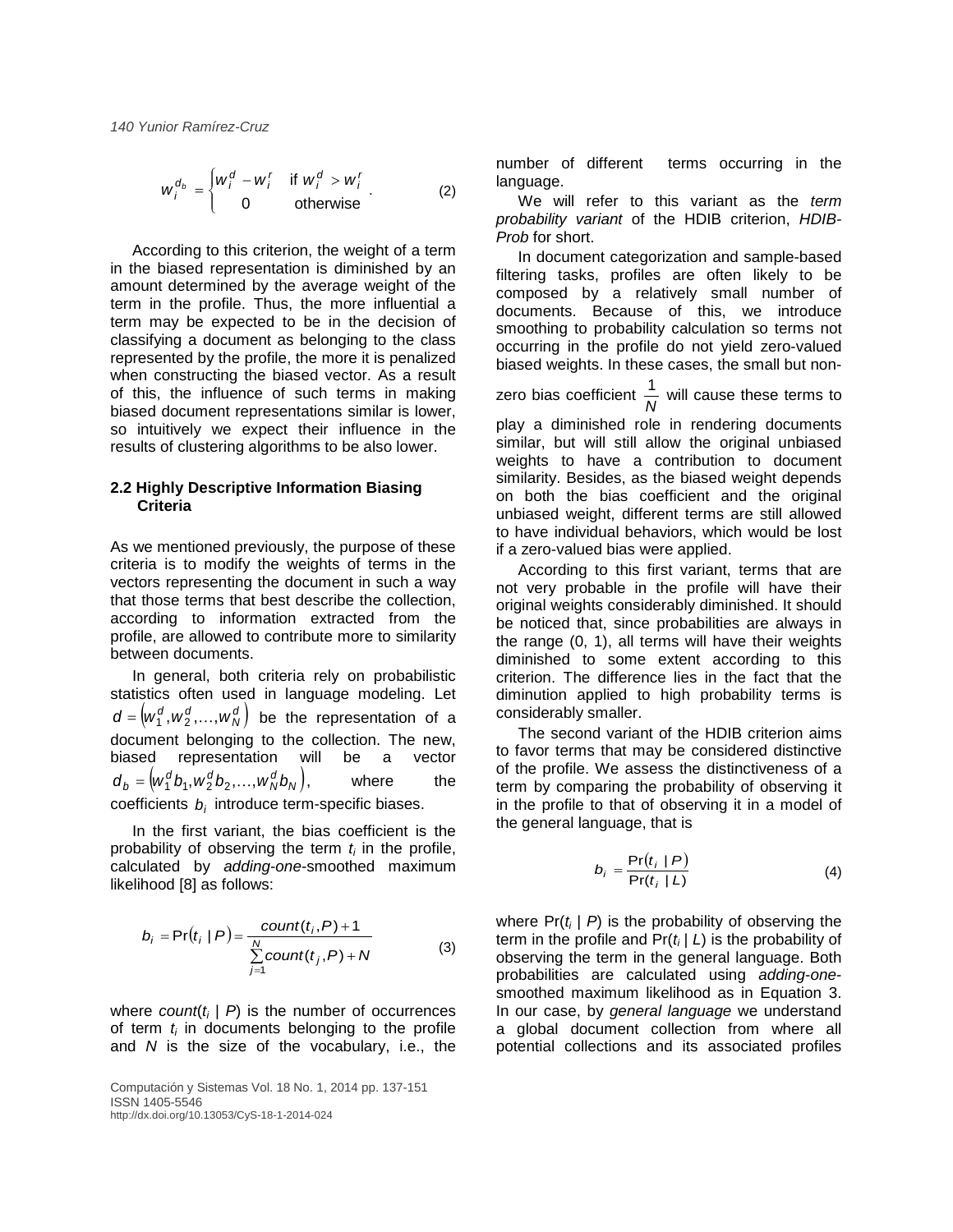may be extracted. Alternatively, the model of the general language may be estimated from a separate large collection whose terminology is reasonably general.

According to this variant, distinctive terms, i.e., those that are more probable in the profile than in the general language, have their weights increased by an amount proportional to this distinctiveness measure. On the other hand, terms that are more common in the general language will have their weights diminished accordingly, whereas the weights of terms whose distribution is very similar in both will suffer little or no modification.

We will refer to this variant as the *term distinctiveness variant* of the HDIB criterion, *HDIB-Dist* for short.

# **3 Experimental Evaluation**

We established an experimental evaluation to determine the effect of the different biasing criteria. To facilitate reproducibility, we used a standard document collection, on which we created a simulated environment reflecting the characteristics of the problem we treat and defined a rationale for determining whether the effect of introducing some bias is beneficial, usevaluable, etc.

### **3.1 Experimental Setup**

To construct our experimental environment, we used the standard corpus *Reuters Corpus Volume 1* (RCV1) [9]. This corpus is composed by news-stories published by the press agency Reuters between August 20<sup>th</sup>, 1996 and August 19<sup>th</sup>, 1997, which were released for research purposes. The corpus totals 806,792 documents and is currently administered and distributed by the American National Institute for Standards and Technology (NIST). The corpus we used, Volume 1, is composed exclusively by English language documents, whereas its counterpart Volume 2 contains documents in thirteen languages: Dutch, French, German, Chinese, Japanese, Russian, Portuguese, Spanish, Latin American Spanish, Italian, Danish, Norwegian, and Swedish.

Although these documents cover the same time period, they are not translations of the documents in Volume 1 and no guarantee is provided that any document in Volume 1 has equivalents in any particular languages of Volume 2.

*Introducing Biases in Document Clustering 141*

In this experimentation, we limited ourselves to English documents only, leaving multi-lingual and cross-lingual issues for further research.

In RCV1, documents are labeled with one or several *Topics* categories, which are organized into a taxonomic tree. Documents belonging to a particular category are divided into a training set and a test set.

In order to create an evaluation environment that simulated the real life situations we are interested in, we selected 10 out of the 17 nonleaf *Topics* categories such that all their subcategories are leaves of the category tree. Each selected category determined a collection composed by the documents in the test set of the corresponding category. The associated profile consisted of the documents in the category's training set. We used the information regarding the subcategories for structuring the selected collections into subcollections. Additionally, an extra pseudo-subcollection, composed by all documents belonging to the selected category but to none of its subcategories, was considered. We selected the 10 smallest categories (in terms of number of documents) that fulfill the desired conditions. Despite having selected the 10 smallest categories, the constructed collections span a wide range of sizes, as shown in Table 1.

In our preliminary work [2], we conducted experiments on 5 relatively small collections from RCV1 and compared pairs of clusterings using Jaccard's coefficient [10], a symmetric measure of the degree of coincidence between two clusterings. By doing so, we intended to assess the degree of variation introduced by the biases in order to decide whether further study was worth conducting, but disregarded the notion of determining what biasing option was better, or more use-valuable, according to some rationale. Here, we explore further into the latter idea, by introducing the rationale that the best clustering is the one that better fits the subcategory structure of the selected collections, which is thus taken as the gold standard.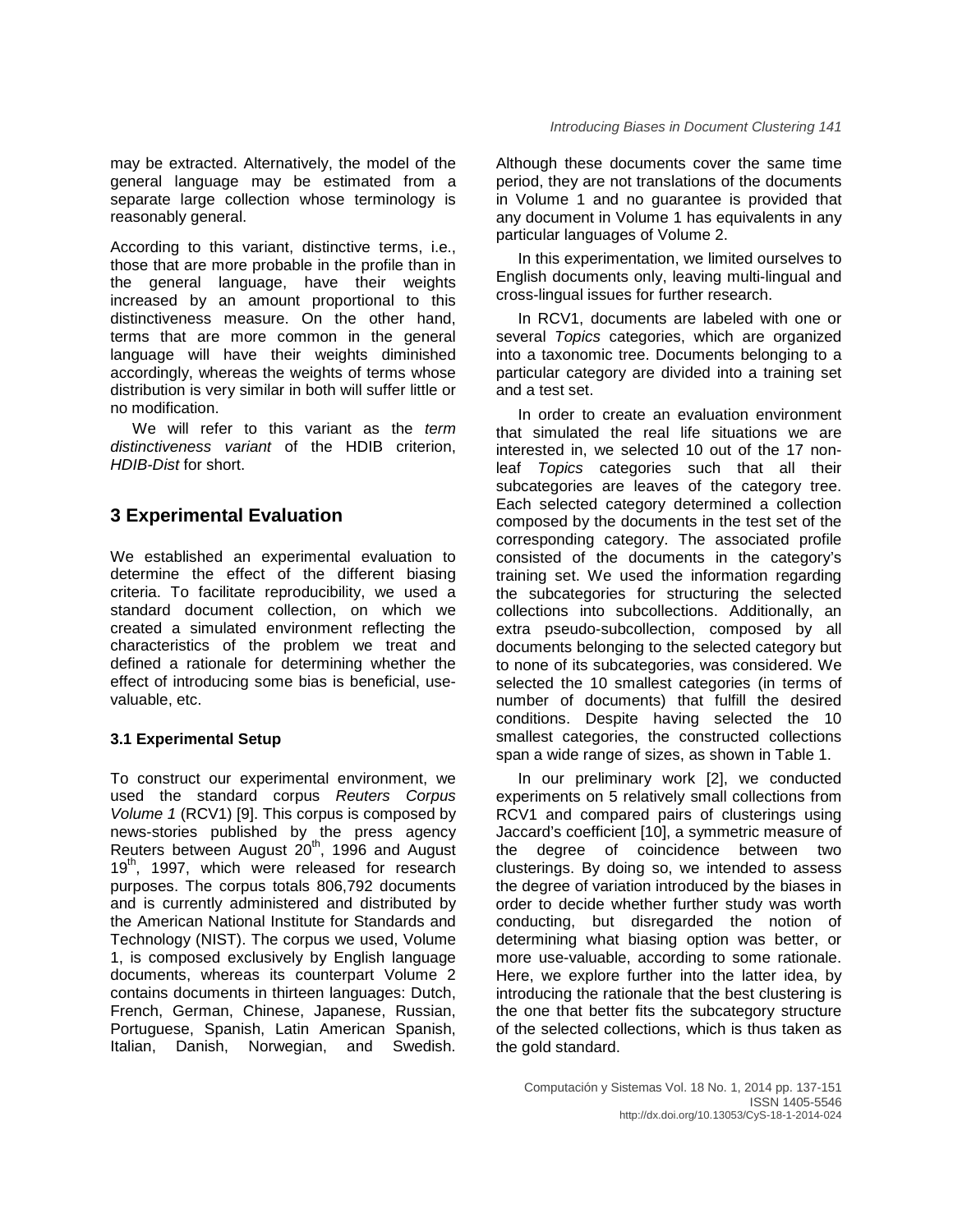| <b>Collection</b> | <b>Collection size</b> | <b>Profile size</b> | <b>Subcollections</b>                                                                                                        | <b>Subcollection size</b> |
|-------------------|------------------------|---------------------|------------------------------------------------------------------------------------------------------------------------------|---------------------------|
|                   |                        |                     | E141                                                                                                                         | 364                       |
| E14               | 2,112                  | 65                  | E142                                                                                                                         | 192                       |
|                   |                        |                     | E143                                                                                                                         | 1172                      |
|                   |                        |                     | None                                                                                                                         | 416                       |
|                   |                        | 66                  | E311                                                                                                                         | 1658                      |
| E31               | 2,349                  |                     | E312                                                                                                                         | 52                        |
|                   |                        |                     | E313                                                                                                                         | 108                       |
|                   |                        |                     | None                                                                                                                         | 571                       |
| E13               | 6,416                  | 187                 | E131                                                                                                                         | 5492                      |
|                   |                        |                     | E132                                                                                                                         | 922                       |
|                   |                        |                     | None                                                                                                                         | 126                       |
|                   | 20,309                 | 363                 | G151                                                                                                                         | 3258                      |
|                   |                        |                     | G152                                                                                                                         | 2072                      |
|                   |                        |                     | G153                                                                                                                         | 2301                      |
|                   |                        |                     | G154                                                                                                                         | 8266                      |
|                   |                        |                     | G155                                                                                                                         | 2086                      |
| G15               |                        |                     | G156                                                                                                                         | 258                       |
|                   |                        |                     | G157                                                                                                                         | 1991                      |
|                   |                        |                     | G158                                                                                                                         | 4248                      |
|                   |                        |                     | G159                                                                                                                         | 38                        |
|                   |                        |                     | None                                                                                                                         | 1492                      |
|                   | 20,639                 | 641                 | E511                                                                                                                         | 2831                      |
| E51               |                        |                     | E512                                                                                                                         | 12234                     |
|                   |                        |                     | E513                                                                                                                         | 2236                      |
|                   |                        |                     | None                                                                                                                         | 3915                      |
| C <sub>4</sub>    |                        |                     | C41                                                                                                                          | 11043                     |
|                   | 22,478                 | 653                 | C42                                                                                                                          | 11535                     |
|                   |                        |                     | C311<br>C312<br>C313<br>None<br>C171<br>C172<br>C173<br>C174<br>None<br>E211<br>E212<br>None<br>C181<br>C182<br>C183<br>None | 4133                      |
| C31               | 39,451                 | 1,058               |                                                                                                                              | 6452                      |
|                   |                        |                     |                                                                                                                              | 1074                      |
|                   |                        |                     |                                                                                                                              | 28402                     |
|                   | 40,983                 | 1,172               |                                                                                                                              | 17876                     |
|                   |                        |                     |                                                                                                                              | 11202                     |
| C <sub>17</sub>   |                        |                     |                                                                                                                              | 2560                      |
|                   |                        |                     |                                                                                                                              | 5625                      |
|                   |                        |                     |                                                                                                                              | 4609                      |
| E21               | 41,875                 | 1,255               |                                                                                                                              | 15361                     |
|                   |                        |                     |                                                                                                                              | 26552                     |
|                   |                        |                     |                                                                                                                              | 920                       |
|                   |                        |                     |                                                                                                                              | 42169                     |
| C18               | 51,355                 | 1,462               |                                                                                                                              | 4529                      |
|                   |                        |                     |                                                                                                                              | 7204                      |
|                   |                        |                     |                                                                                                                              | 29                        |

**Table 1.** Description of the document collections from RCV1 used in the experiments

Computación y Sistemas Vol. 18 No. 1, 2014 pp. 137-151 ISSN 1405-5546

http://dx.doi.org/10.13053/CyS-18-1-2014-024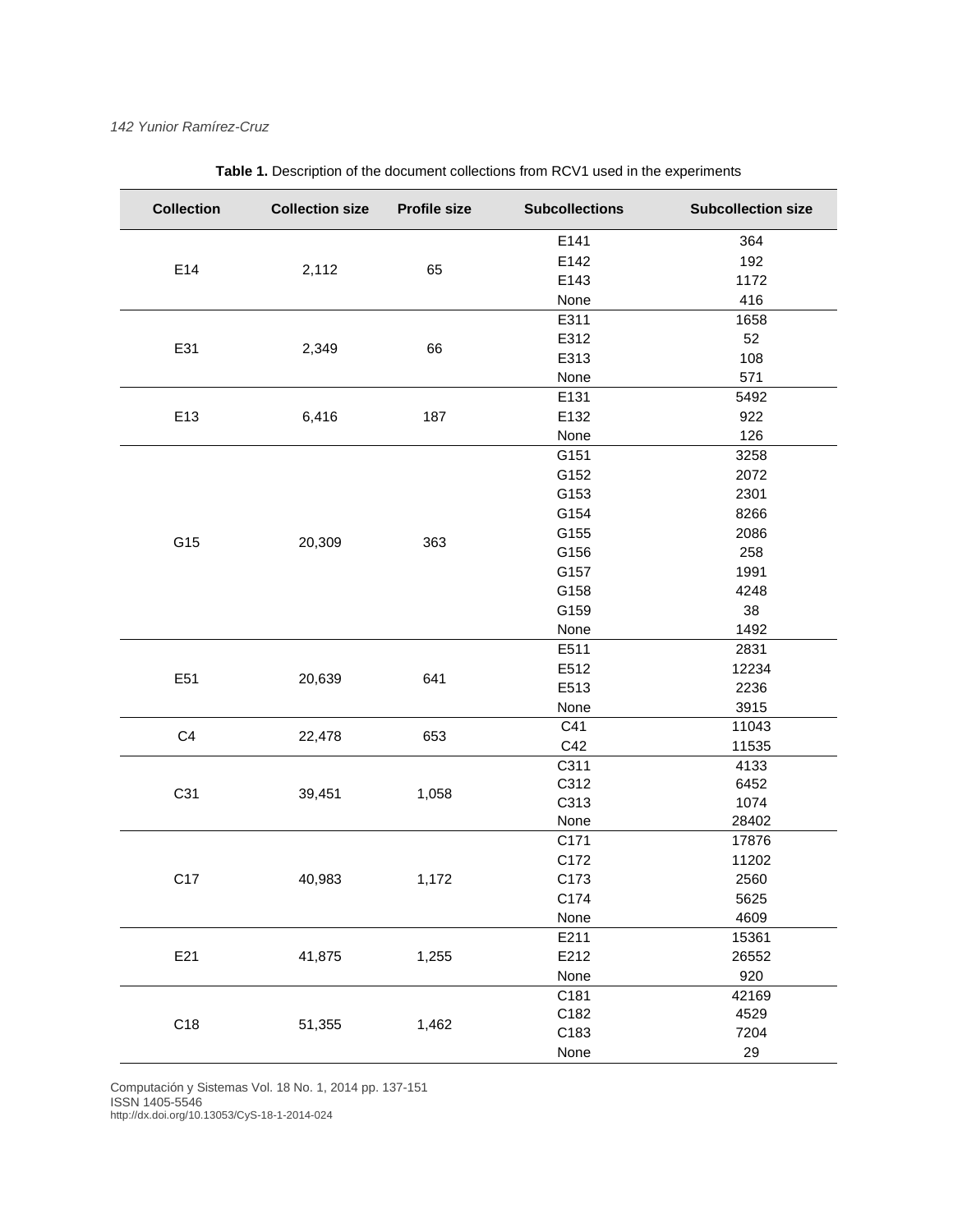Here, we evaluate to what extent the clustering obtained by each biased variant fits the subcategory structure of the selected collection, and how this fit compares to the unbiased variant.

To determine the best fit, we set an evaluation scheme using the standard IR measures precision, recall and *F*<sup>1</sup> [11]. For a cluster *ceval* and a subcategory *cgold*, precision accounts for the ratio of documents correctly placed in  $c_{eval}$ , that is, documents in *ceval* also found in *cgold*, with respect to the total number of documents in *ceval*, as follows:

$$
precision = \frac{|c_{gold} \cap c_{eval}|}{|c_{eval}|}
$$
 (5)

For *ceval* and *cgold*, recall accounts for the ratio of documents in *cgold* that are placed in *ceval* as follows:

$$
recall = \frac{|c_{gold} \cap c_{eval}|}{|c_{gold}|}
$$
 (6)

Finally, the  $F_1$  measure combines precision and recall in such a way that, if similar values are obtained for precision and recall, the value obtained for the  $F_1$  measure is close to their average; but largely sacrificing one measure in favor of the other is penalized by making the value of the  $F_1$  measure closer to the lowest value. The  $F_1$  measure is defined as follows:

$$
F_1 = \frac{2 * precision * recall}{precision + recall}
$$
 (7)

For evaluating a clustering, a greedy strategy is used to establish a pairing between clusters and subcategories in such a way that the best  $F_1$ scored *subcategory*–*cluster* pair is determined, then the second best scored pair, and so on until all subcategories have been a assigned a match. If the number of subcategories exceeds the number of clusters, the remaining subcategories are paired with empty pseudo-clusters. The final score assigned to the clustering is the average of  $F_1$  scores over all pairs. Notice that excess clusters are not paired to empty pseudosubcategories, since the overall largely diminished  $F_1$  values thus obtained mainly reflect inherent defects of clustering algorithms themselves, rather than showing the differences between the ability of the different biasing criteria to enable an algorithm to create a number of clusters that match the known subcategories better than their unbiased counterparts.

To evaluate the effect of introducing biases in a wide range of clusterings, we chose the radius $α$ -β<sub>0</sub>-compact sets algorithm [12], setting a large number of value combinations for the pair of parameters  $\alpha$  and  $\beta_0$ , the Single-Pass algorithm [13] and the *k*-means [5] algorithm.

The radius- $\alpha$ - $\beta_0$ -compact sets algorithm works by constructing the so-called *radius* <sup>α</sup> *maximum β0*-*similarity graph*. In this graph, the set of documents  $d_1$ ,  $d_2$ , ...,  $d_{|C|}$  is mapped into the set of nodes  $n_1$ ,  $n_2$ , ...,  $n_{|G|}$ , in such a way that each node *ni* represents a document *di* . A directed edge  $(n_i, n_j)$  is inserted if sim $(d_i, d_j) \geq \beta_0$  and  $\textsf{sim}(d_i, d_j)$  ≥ max{sim(*d<sub>i</sub>*, *d<sub>k</sub>*) | ∀*d<sub>k</sub>≠d<sub>i</sub>*} - α. That is, for every document *di* , the highest similarity value to any other document(s) is determined, then edges are inserted from the node representing *di* to the nodes representing these documents, along with the nodes representing documents whose similarity to  $d_i$  differs from the highest value by at most  $α$ . Once the graph is constructed, the algorithm proceeds by removing orientation from the edges, finding the connected components of the undirected graph thus obtained, and associating a cluster to every connected component containing the documents represented by its nodes.

The radius- $\alpha$ - $\beta_0$ -compact sets algorithm is independent of the presentation order of objects and does not require the number of clusters to be provided as a parameter.

In our previous work [2], we had considered three clustering algorithms, the  $\beta_0$ -connected components algorithm [14], the  $\beta_0$ -compact sets algorithm [14] and the extended stars algorithm [15]. In the aforementioned work, we pointed out that the  $\beta_0$ -connected components algorithm shows a tendency of finding excessively large, uncohesive clusters, whereas the  $\beta_0$ -compact sets algorithm and the extended stars algorithm show a tendency of finding cohesive but excessively small clusters. Here, by using the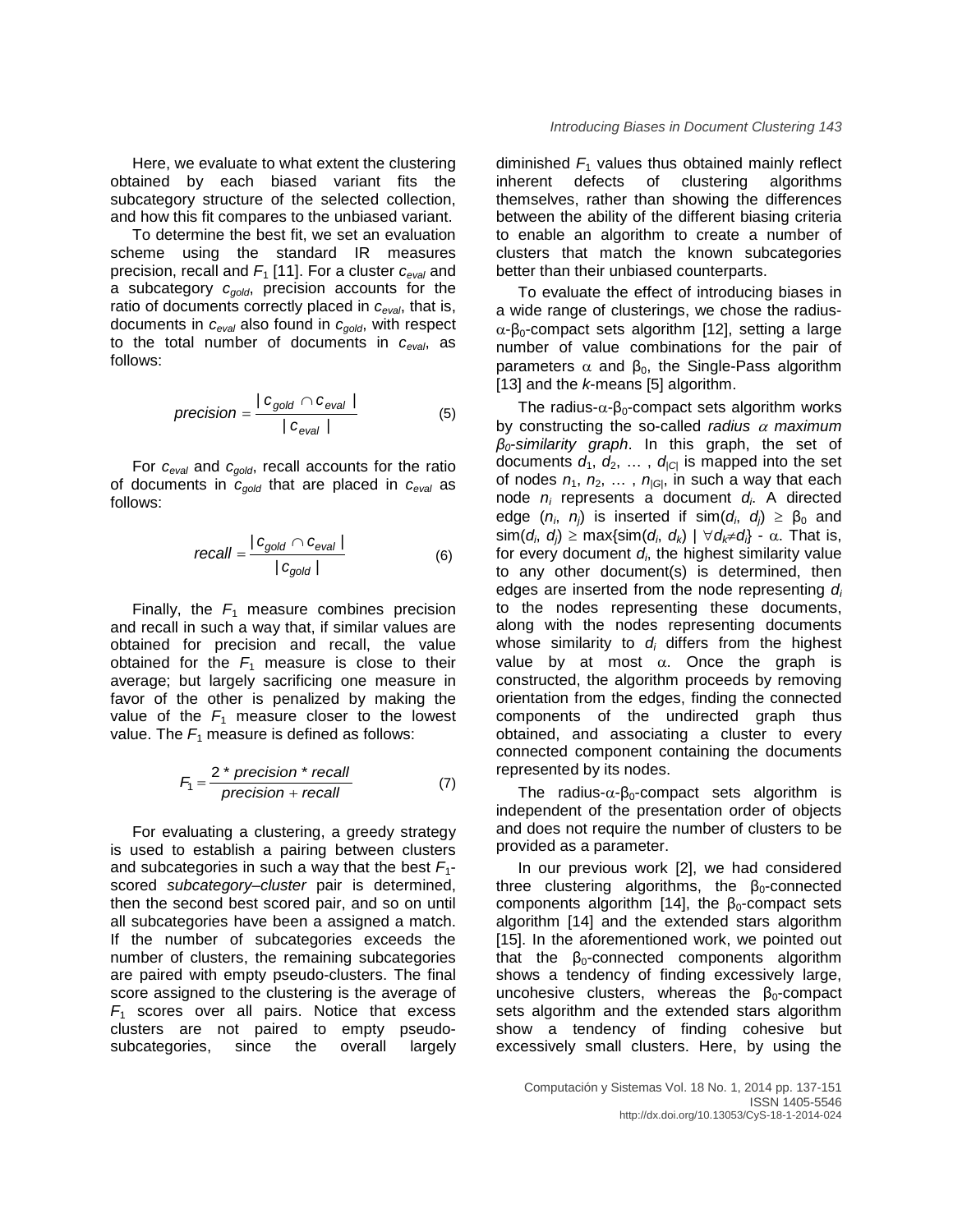radius- $\alpha$ -β<sub>0</sub>-compact sets algorithm, we obtain a tunable combination of both behaviors, which has been experimentally proven to outperform each individual behavior when appropriate values are given to the  $\alpha$  parameter [16]. Two extreme cases may be pointed out: if  $\alpha = 0$  the algorithm behaves like the classic  $\beta_0$ -compact sets algorithm; whereas for  $\alpha \geq \beta_{max} - \beta_0$ , where  $\beta_{max}$  is the maximum similarity value in the collection, the algorithm behaves like the classic  $\beta_0$ -connected components algorithm.

The Single-Pass algorithm works incrementally by comparing each new document to the centroids of the currently existing clusters and assigning it to the cluster(s) to whose centroid(s) it is most similar, provided that the similarity value is above a given threshold. If no similar enough centroids are found, a new cluster is created containing the new document. Every time a document is added to a cluster, its centroid is recalculated. Despite existing criticism on the Single-Pass algorithm, such as the fact of being dependent on the presentation order of objects, it was included in the experimentation due to its wide utilization, which is a consequence of its simplicity, as well as its low temporal and spatial complexity.

For its part, the *k*-means algorithm works by randomly creating an initial clustering and applying an iterative optimization process over it. For creating the initial clustering, *k* points are randomly generated, which are assumed to be approximations of the clusters' centroids. In our case, we did not generate random vectors to represent the initial centroids. Instead, we randomly selected *k* different documents from the collection and used them as the initial centroids. Every step of the iterative optimization process consists in reassigning every document to its most similar centroid to obtain a new approximate clustering and recalculating all centroids. This process is repeated until convergence is achieved.

In our experiments, term weights in the unbiased representation are calculated by the standard *tf*-*idf* weighting scheme [7, 17] as follows:

$$
w_i^d = \frac{count(t_i, d)}{|d|} \log \left( \frac{|C|}{df(t_i)} \right) \tag{8}
$$

where *count*(*ti* , *d*) is the number of occurrences of term *ti* in document *di* , *df*(*ti* ) is the number of documents in the collection that contain the term *ti* , |*d*| is the size (number of term occurrences) of document *d*, and |*C*| is the size (number of documents) of the collection. We calculated |*C*| and *df*(*ti* ) on the entire RCV1 corpus, not in the particular collections. Likewise, we used the entire corpus to estimate the model of the general language required by the HDIB-Dist criterion (Equation 4).

Profile representatives used for the MIB criterion are calculated as the average of the standard *tf*-*idf*-weighted vectors representing all documents in the profile.

For applying every biasing criterion, the unbiased vectors are modified according to Equation 2, 3 or 4, as corresponds, and normalized. Similarity is determined using the cosine measure, which is defined as ignoring, when appropriate, the norms of vectors that are known to be normalized.

As we mentioned before, parameters  $\beta_0$  and  $\alpha$ are required by the radius- $\alpha$ - $\beta_0$ -compact sets algorithm. Here, we automatically determined three different  $β_0$  values to be used for each collection: a low value, a medium value and a high value.

These values were calculated using bootstrap resampling [18] as follows. For each collection, 10000 resampling iterations were performed. Each iteration consisted on randomly selecting, with replacement, 10000 pairs of documents, and calculating the similarities between their unbiased representations. The obtained similarity values were sorted incrementally and the values on the first, second and third quartiles selected. Thus, every iteration yielded a low  $\beta_0$  estimate (first quartile), a medium  $\beta_0$  estimate (second quartile) and a high  $\beta_0$  estimate (third quartile). After all iterations were completed, all low (medium, high) values were incrementally sorted, and the medians selected as the low (medium, high) estimates to use for the  $\beta_0$  parameter over the

Computación y Sistemas Vol. 18 No. 1, 2014 pp. 137-151 ISSN 1405-5546 http://dx.doi.org/10.13053/CyS-18-1-2014-024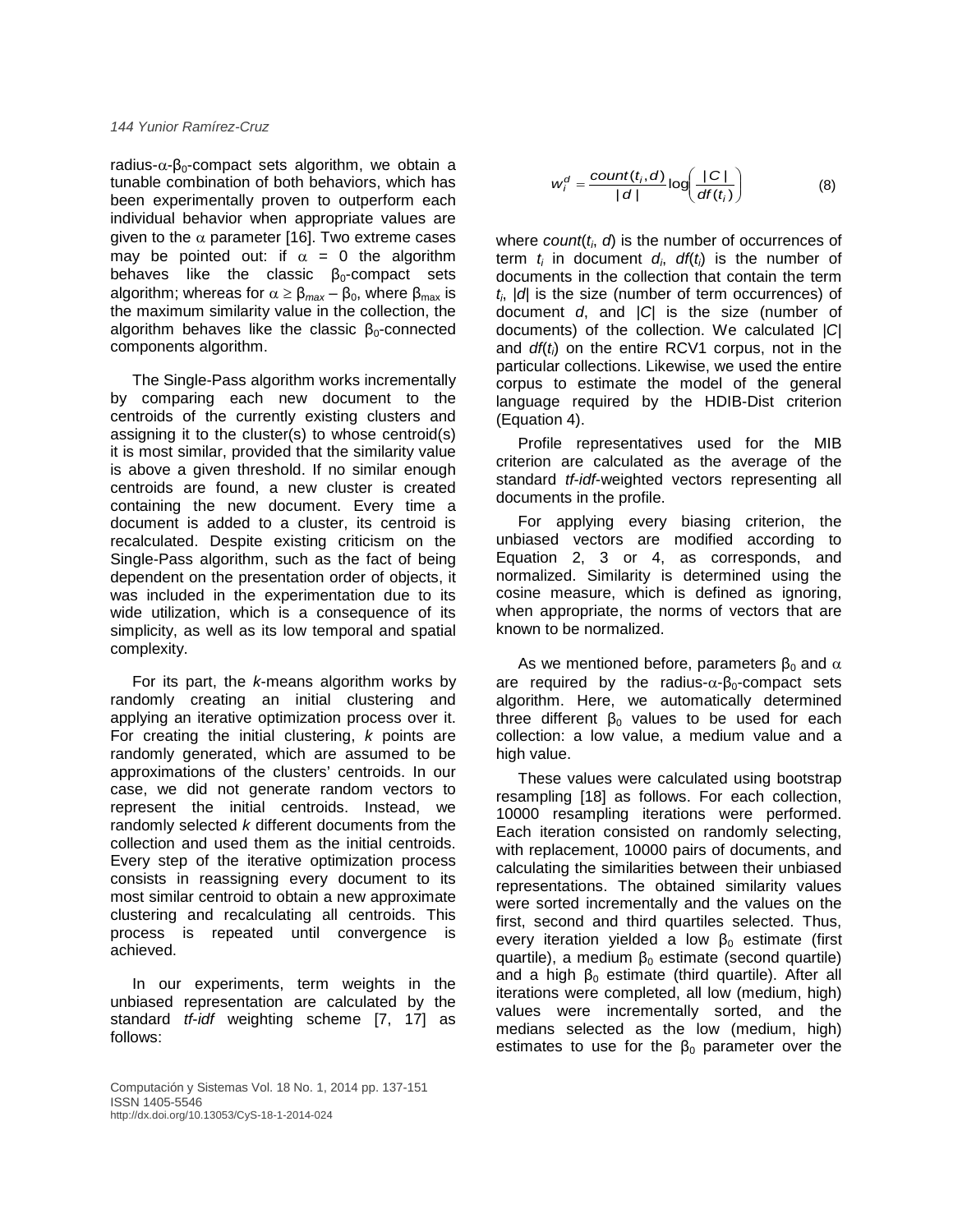| <b>Collection</b> | Low $β_0$        | Medium $\beta_0$ | High $\beta_0$  |
|-------------------|------------------|------------------|-----------------|
| E14               | 0.0226739954535  | 0.050303832055   | 0.101295564842  |
| E31               | 0.0391369721497  | 0.0765094339114  | 0.131134881948  |
| E <sub>13</sub>   | 0.0399003697181  | 0.0768210021483  | 0.129021235989  |
| G15               | 0.0197349026598  | 0.0380730593604  | 0.0700967924837 |
| E <sub>51</sub>   | 0.00976769336522 | 0.0202294008107  | 0.0378787838493 |
| C4                | 0.00543866348549 | 0.0124250158598  | 0.0265710642448 |
| C <sub>31</sub>   | 0.00536329468531 | 0.0124423759324  | 0.0246880172546 |
| C <sub>17</sub>   | 0.00291446092089 | 0.0103199043968  | 0.0243165751003 |
| E21               | 0.00236039805877 | 0.011660162816   | 0.0324985687286 |
| C <sub>18</sub>   | 0.00610379640282 | 0.0116080228745  | 0.0201699824237 |

**Table 2.** Estimates determined for the three  $\beta_0$  parameters calculated for each collection

collection. Table 2 shows the values obtained for each collection.

For each selected  $\beta_0$  parameter value, 9 values were used for the  $\alpha$  parameter, namely those corresponding to 5%, 10%, 20%, 25%, 1/3, 50%, 2/3, 75% and 100% of the value of  $β_0$ .

Considering all combination of choices, 108  $r$ adius- $\alpha$ - $\beta$ <sub>0</sub>-compact-sets clusterings were obtained for each collection. Every clustering was characterized by the choice of a biasing option (to use no bias or to use one of the three biasing criteria described in Section 2), a  $β_0$  value and an  $\alpha$  value. Once all clusterings were obtained, averaged  $F_1$  values were calculated in order to establish the comparisons.

The  $\beta_0$  values calculated for the radius- $\alpha$ - $\beta_0$ compact sets clusterings were also used as threshold value choices for the for the Single-Pass clusterings.

In the case of the *k*-means algorithm, the value of *k* was set to the number of subcollections that the collections are known to have, including the special case of the pseudo-subcollection containing the documents belonging to the associated category but to none of its subcategories, as shown in Table 1.

Notice that there are no parameter combinations to consider for this algorithm. However, due to the random nature of the algorithm's initial centroid selection phase, for each combination of a collection and a biasing choice we obtained 10 runs, calculated their corresponding averaged *F*<sup>1</sup> scores and averaged them to obtain the final score.

### **3.2 Results and Discussion**

Figures 1 and 2 depict the behavior of the radius $α$ -β<sub>0</sub>-compact-sets clusterings obtained using the unbiased representation compared to those obtained using the three biased criteria. In Fig. 1, the averaged  $F_1$  values obtained over every collection for the best  $\alpha$ ,  $\beta_0$  parameter combination using the unbiased representation is compared to those corresponding to the biased variants for the same parameter combination. In Fig. 2, the best unbiased results are compared to the best biased result for every biased criterion, regardless of the  $\alpha$ ,  $\beta_0$  parameter combination for which each one was obtained. In both figures, collections are showed in increasing order according to their size (number of documents) and  $F_1$  values are showed as percentages.

Analyzing these results, several remarks can be made. Firstly, it may be observed that the cases for which the unbiased clusterings fit best the subcategory structures do not always coincide with the cases for which each unbiased variant does.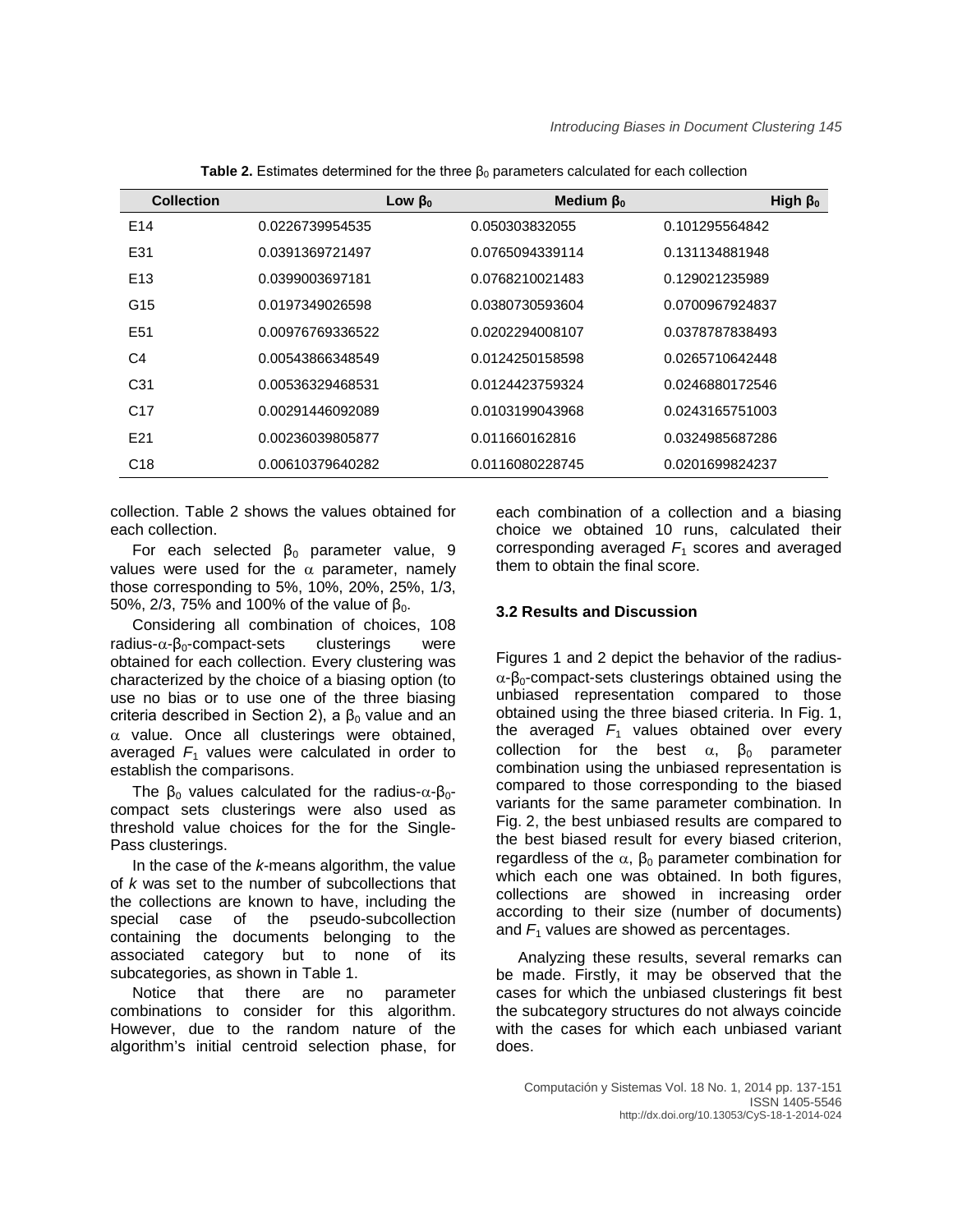Concerning the MIB criterion, Fig. 1 shows that the best performing unbiased clusterings were outperformed by their equivalent MIB-biased clusterings in 6 out of 10 collections; whereas Fig. 2 shows that the best performing MIB-biased clusterings outperformed the best unbiased

results in 9 out of 10 collections. Moreover, for larger classes this behavior became more consistent, either comparing the best unbiased results to their equivalent MIB-biased results or to the overall best MIB-biased results, which points to the usefulness of coupling the MIB criterion to



**Fig. 1.** Best unbiased  $F_1$  values per class and corresponding biased  $F_1$  values on radius- $\alpha$ - $\beta_0$ -compact-sets clusterings, all shown as percentages



Fig. 2. Best *F*<sub>1</sub> values per class for all biasing criteria on radius-α-β<sub>0</sub>-compact-sets clusterings, all shown as percentages

Computación y Sistemas Vol. 18 No. 1, 2014 pp. 137-151 ISSN 1405-5546 http://dx.doi.org/10.13053/CyS-18-1-2014-024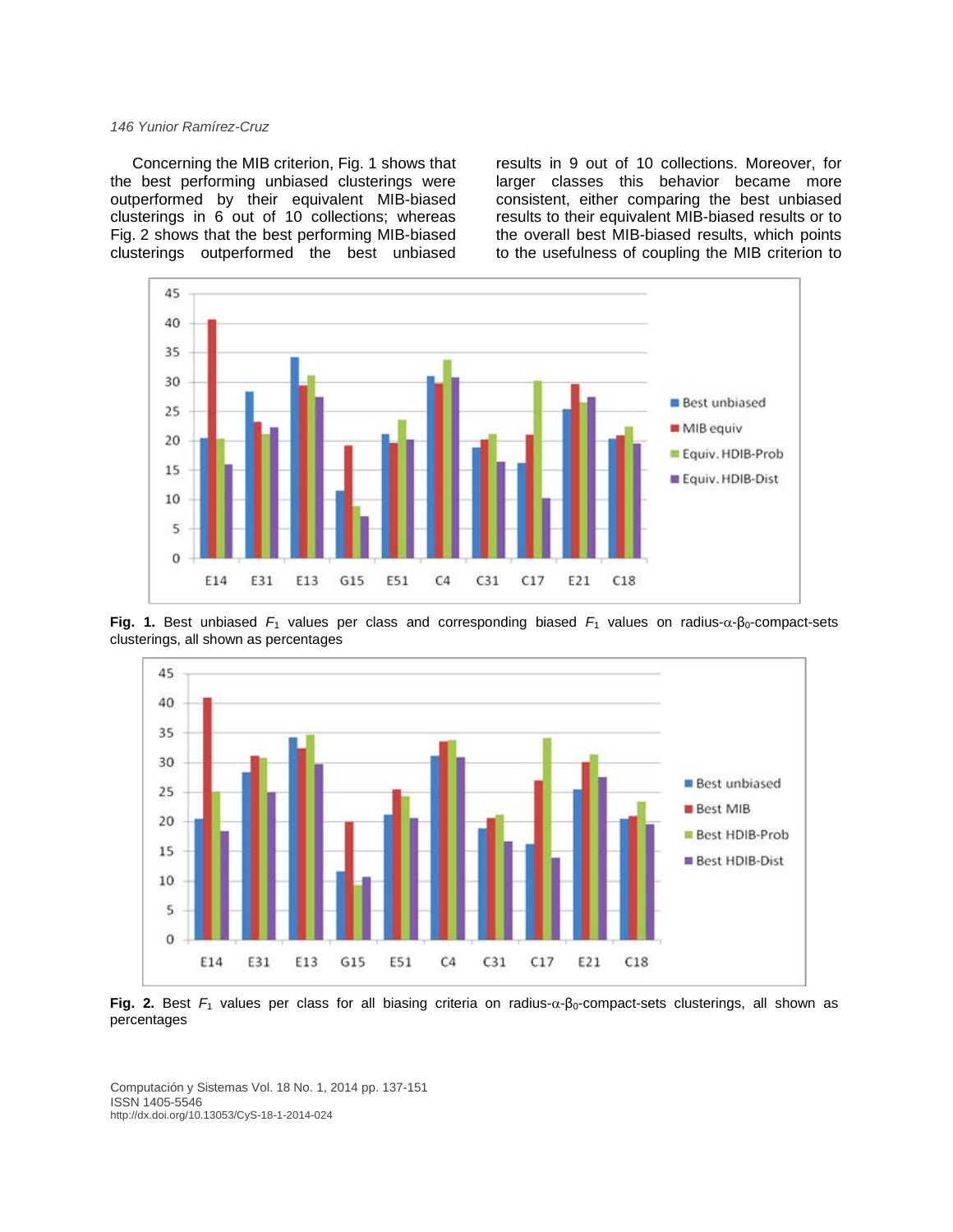the radius- $\alpha$ - $\beta_0$ -compact-sets clustering algorithm in real-life applications, where very large collections are commonplace.

In our opinion, these results back our hypothesis that diminishing the contribution of profile terms to similarity values allowed some marginal features to better guide the algorithm into finding a better fit to the known subcategory structure of these collections.

A more thorough examination allowed us to notice an unexpected side-effect. We estimated the first, second and third quartiles of the distribution of similarity values between pairs of documents, applying a bootstrap resampling procedure as we did for automatically setting the three values for parameter  $β_0$  in Subsection 3.2. Analyzing these values, we observed that biased similarity values showed a tendency to increase, being the first quartile value about 3 times greater than the first quartile value for unbiased similarities, the second quartile value about 6 times greater and the third quartile value about 9 times greater. Initially, we expected the MIB criterion to induce overall smaller similarity values, but this observation suggests that the transfer of weight mass from profile-specific terms to marginal terms, and the subsequent vector normalization is not only causing marginal terms to individually exert a greater influence on the similarity values, but also to collectively make similarity values increase.

Concerning the HDIB-Prob criterion, Fig. 1 shows that the best performing unbiased clusterings were outperformed by their equivalent HDIB-Prob-biased clusterings in 6 out of 10 collections; whereas Fig. 2 shows that the best performing HDIB-Prob-biased clusterings outperformed the best unbiased results in 9 out of 10 collections. In this case, we consider that the weight mass transfer from a large number of terms to fewer terms, which is usually the effect of applying the criterion, is behaving as a term frequency-based feature selection heuristics, thus helping the algorithm to better find the collection inner structure. A similar effect on overall similarity values, as the one described for the MIB criterion, was also observed. Here, the bootstrap resampling first quartile biased similarity value was about 24 times greater than the unbiased first quartile value, the second quartile value about 19

times greater and the third quartile value about 15 times greater.

Comparing overall results, it should be noticed that, while the results obtained by the MIB criterion and HDIB-Prob are numerically equivalent, the collections where each variant worked best did not coincide. The best performing MIB-biased clusterings outperformed the best unbiased results for collection G15, for which the HDIB-Prob criterion worked poorly, being outperformed not only by the best unbiased clustering, but even by the overall worst performing variant, HDIB-Dist. Similarly, for class E13, where the best performing HDIB-Probbiased clustering outperformed the unbiased results, the best MIB-biased results obtained poorer results. According to their best results, the HDIB-Prob criterion was the overall best variant for six collections and the MIB criterion was the best ranked variant in the remaining four collections. The four collections over which the MIB criterion was the best performing variant are among the five smallest collections, whereas the five largest collections are among those over which the HDIB-Prob criterion is the best performing variant. We consider that this fact does not necessarily show a behavior degradation of the MIB criterion for increasing collection sizes, but rather a better ability of the HDIB-Prob criterion to profit from larger profiles (in all cases, profiles grow as collection sizes grow) for more accurately estimating term probabilities.

A very important remark is that the unbiased clusterings were not the overall best for none of the collections, being outperformed by the HDIB-Prob criterion and the MIB criterion in two distinct sets of 9 collections. Moreover, there were 8 collections where both the HDIB-Prob-biased and the MIB-biased best performing clusterings outperformed the best unbiased result, including collection E21, where all three biased variants outperformed the unbiased variant. These results support the initial hypothesis under which the HDIB-Prob and the MIB criteria were formulated, and the idea of introducing biased representations as a whole, for the case of the radius- $α$ - $β$ <sub>0</sub>compact-sets clustering algorithm.

As a final remark, Fig. 2 shows that there was only one collection, G15, where the HDIB-Dist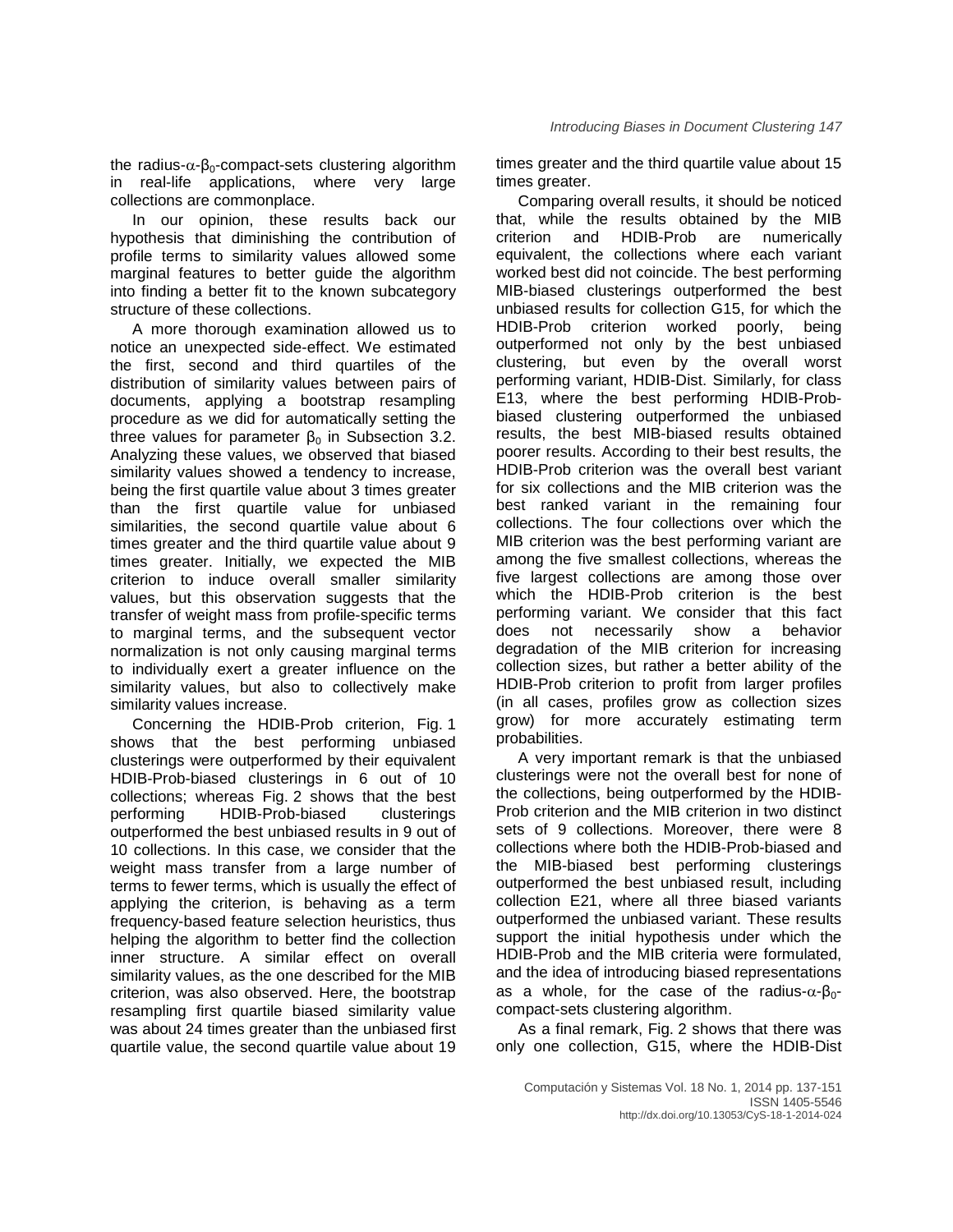criterion was not the worst performing variant. This result came as a surprise, as we expected the notion of distinctiveness to be in general more useful for determining the descriptive power of terms. The observed behavior is due to the fact that the best-ranked terms, according to the distinctiveness coefficient of Equation 4, obtained these higher scores from being infrequent in the general language as a whole rather than from being more frequent in the collections than in the general language. Thus, most of these terms turned out to be unlikely to occur in a document, even more in a pair of documents, causing pairwise document-document similarity values to drop. Calculating the bootstrap resampling estimates for the first, second and third quartiles of the distribution of similarity values, and comparing them to unbiased values, we observed a very strong diminution, being the first quartile value only 1.21% of the unbiased first quartile value, the second quartile value 4.32% and the third quartile value 14.5%. This situation caused the radius- $\alpha$  maximum  $\beta_0$ -similarity graphs to be considerably less connected than for other biasing choices, thus producing a larger number of very small clusters.

Figures 3 and 4 show the behavior of the Single-Pass clusterings obtained using the unbiased representation compared to those obtained using the three biased criteria, in a manner homologous to that of Figures 1 and 2.

In this case, although the trends observed for the radius- $\alpha$ - $\beta_0$ -compact sets algorithm do not hold as clearly, Fig. 4 shows that some variant of biased clustering was the best choice in 6 out of 10 collections. Interestingly, the HDIB-Dist criterion, which was the overall worst option when coupled with the radius- $\alpha$ - $\beta_0$ -compact sets algorithm, turned out to be the best choice in one of these cases, whereas the MIB criterion was the best choice in 4 cases and the HDIB-Prob criterion was the best choice for one collection. No clear relation may be observed here between collection size and the behavior of biasing choices.

Fig. 6 shows the results obtained for the *k*means algorithm. Here, since there are no parameter combinations, a single score is obtained for each collection, which is the average of the 10 runs performed to account for the randomness of the algorithm's initialization.



**Fig. 3.** Best unbiased  $F_1$  values per class and corresponding biased  $F_1$  values on Single-Pass clusterings, all shown as percentages

Computación y Sistemas Vol. 18 No. 1, 2014 pp. 137-151 ISSN 1405-5546 http://dx.doi.org/10.13053/CyS-18-1-2014-024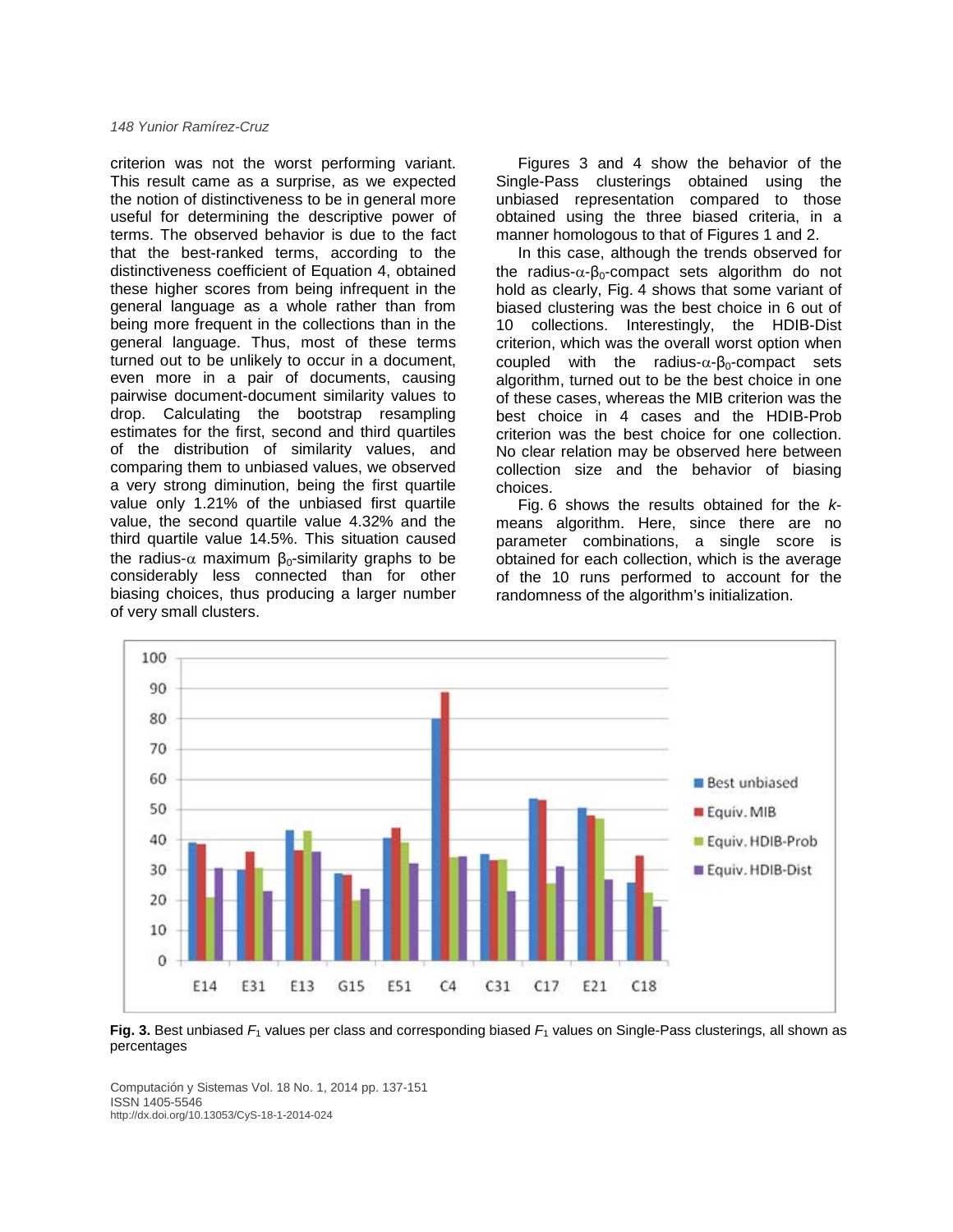### *Introducing Biases in Document Clustering 149*

Here, some variant of biased clustering was the best choice in 6 out of 10 collections; the same amount as for the Single-Pass algorithm, although not over the same 6 collections. The most interesting remark is that, coupled with the *k*-means algorithm, the HDIB-Dist criterion turned out to be the best choice over 4 collections, being the MIB criterion the best choice for the remaining





**Fig. 4.** Best *F*<sup>1</sup> values per class for all biasing criteria on Single-Pass clusterings, all shown as percentages

**Fig. 5.** Averages of *F*<sup>1</sup> values per class (each averaged over 10 runs) for all biasing criteria on *k*-means clusterings, all shown as percentages

Computación y Sistemas Vol. 18 No. 1, 2014 pp. 137-151 ISSN 1405-5546 http://dx.doi.org/10.13053/CyS-18-1-2014-024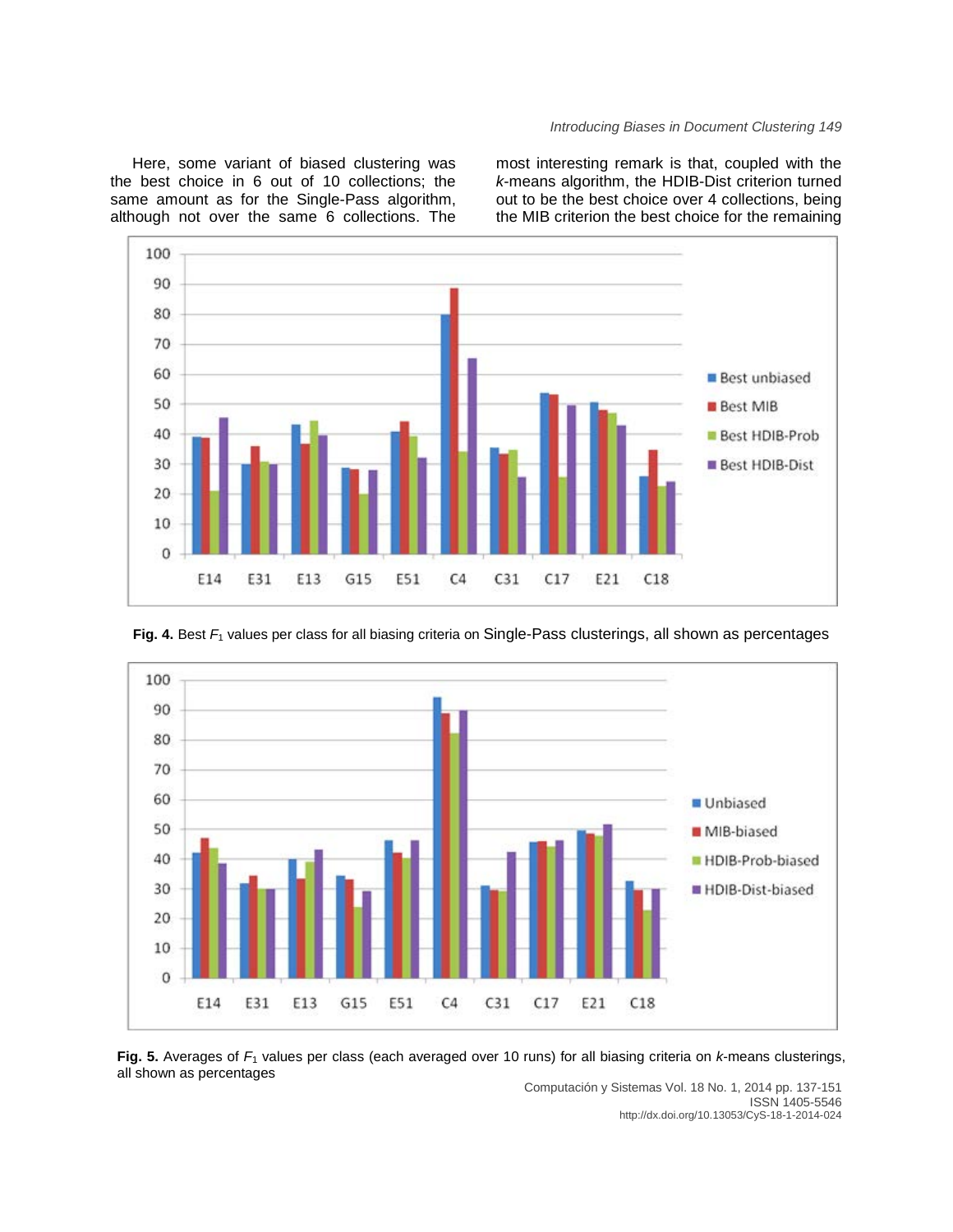two. This result, along with the case where it was the overall best choice coupled with the Single-Pass algorithm, contrasts with the behavior observed for this criterion when coupled with the radius- $\alpha$ - $\beta_0$ -compact sets algorithm. The main reason for this difference is that only document to document similarities are used in the radius- $\alpha$ -β<sub>0</sub>compact sets algorithm, which, as we discussed previously, show a trend of being extremely low when the HDIB-Dist criterion is applied. For the case of the Single-Pass and *k*-means algorithms, individual documents are compared to cluster centroids, which are usually much less disperse than vectors representing individual documents, thus yielding higher similarity values and allowing the notion of distinctiveness of the criterion to be better expressed.

Considering overall results, notable differences may be observed between experimental results obtained when coupling the biasing choices with three different clustering algorithms, which clearly indicate that the selection of biasing criteria for practical cases must depend on the algorithms to use, thus taking into account how the modifications introduced in biased representations may affect the working of the clustering algorithms *per se*.

Finally, it should be highlighted that, summing up all results, some variant of biased clusterings performed better than their unbiased counterparts in 22 out of 30 cases, which, in our opinion, provides good evidence of the convenience and practical use-value of the application of biases on document representations.

# **4 Conclusions**

In this paper, we have presented three criteria for introducing biases in document clustering algorithms for the particular case of document collections known to be the result of a document categorization or sample-based document filtering process. These criteria rely on profiles, the document samples used for training classifiers or otherwise obtaining the collection, to apply biases.

When applied to document clustering algorithms, these biases lead the algorithms to obtain different clusterings for the collections,

Computación y Sistemas Vol. 18 No. 1, 2014 pp. 137-151 ISSN 1405-5546 http://dx.doi.org/10.13053/CyS-18-1-2014-024

which arguably enables information analysts to discover latent, previously implicit information by analyzing different versions of the collection structure, each of which reflects some principled criterion in making certain subsets of terms exert different degrees of influence in obtaining the clustering.

To the best of our knowledge, this is the first time this particular type of biased clustering has been addressed.

We conducted an experimental evaluation, where a standard corpus was used to simulate a real-life situation where a number of document collections are available, along with their profiles and information regarding their subclass structure. Using that information, we introduced the rationale that a biased clustering may be considered to be better, or somehow more useful, than its unbiased counterpart, if it fits better the collection subclass structure. In this environment, different variants of biased clusterings consistently outperformed their unbiased counterparts in a high number of cases.

We consider that the observed results provide good evidence of the convenience and practical use-value of the application of biases on document representations, thus calling for further experimentation to analyze the coupling between the proposed criteria and other popular algorithms to determine to what extent the conclusions obtained here continue to hold.

Beyond the considerations explicitly stemming from the experimental results shown here, we argue for the intuitive convenience of using some of the proposed biasing criteria for achieving certain useful goals in clustering document collections known to globally cover some common topics, either by obtaining only the biased clusterings or by obtaining both biased and unbiased clusterings and analyzing their differences. For example, in the case of the MIB criterion, biased term weights might be useful for detecting specific terminology describing subtopics in the collection. Furthermore, since a common behavior of all three proposed biasing criteria is that of redistributing the weight mass over terms after normalizing the vectors, by somehow introducing thresholds to these new weights, a subset of the most important terms of a collection may be chosen, thus making our